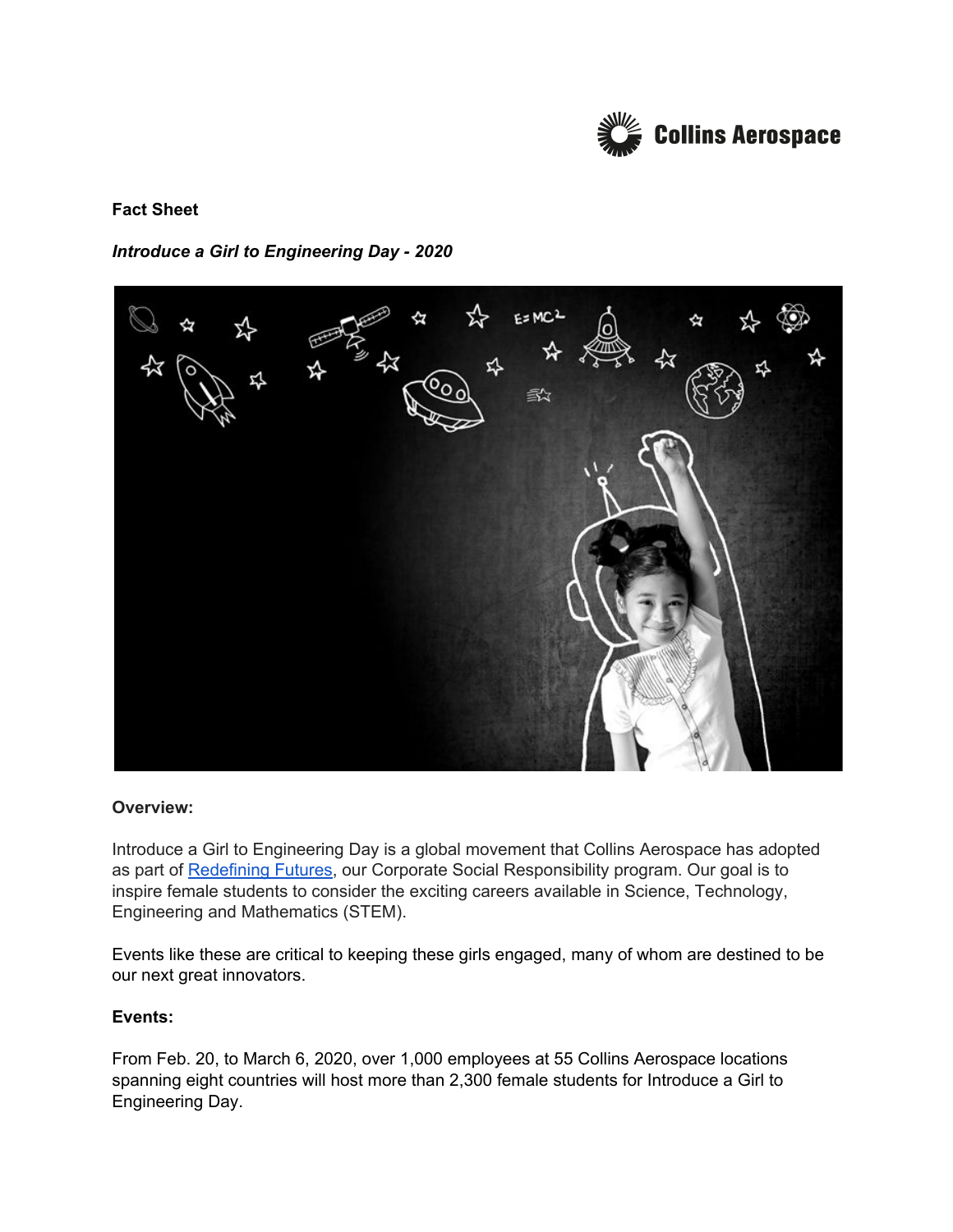- Ames, Iowa 2/20/20
- Annapolis, Maryland 2/20/20
- Banbury, United Kingdom 2/20/20
- Bellevue, Iowa- 2/20/20
- Binghamton, New York- 2/20/20
- Bothell, Washington 2/28/20
- Burnsville, Minnesota 2/20/20
- Carlsbad, California 2/20/20
- Carroll , Iowa 2/20/20
- Cedar Rapids, Iowa 2/20/20
- Charlotte, North Carolina 2/20/20
- Chula Vista, California 2/20/20
- Colorado Springs, Colorado- 2/20/20
- Coralville, Iowa 2/20/20
- Danbury, Connecticut 2/20/20
- $\bullet$  Decorah, Iowa 2/20/20
- $\bullet$  Foley, Alabama 2/20/20
- Haltom City, Texas 2/20/20
- Hitec City, Hyderabad, India 2/20/20
- Houston, Texas 2/27/20
- India, Three Locations 2/20/20
- Jamestown, North Dakota 2/20/20
- Kilkeel, Ireland 2/20/20
- Leighton Buzzard, United Kingdom 2/26/20
- Lenexa, Kansas 2/20/20
- Manchester, Iowa 2/20/20
- Medley, Florida 2/20/20
- Melbourne, Florida 2/20/20
- Mexicali, Baja California 2/20/20
- Miami Gardens, Florida 2/20/20
- New Berlin, Wisconsin 2/20/20
- Oakville, Ontario, Canada 2/20/20
- Phoenix, Arizona 2/20/20
- Richardson, Texas 2/20/20
- Riverside, California 3/5/20
- Rockford, Illinois 2/20/20
- Rome, New York 2/25/20
- San Dimas, California 2/20/20
- San Jose dos Campos, Brazil 2/20/20
- Sterling, Virginia 2/20/20
- Toulouse, France 2/27/20
- Tulsa, Oklahoma 2/20/20
- Uniontown, Ohio 2/20/20
- Vergennes, Vermont 2/20/20
- West Des Moines, Iowa 2/20/20
- Westford, Massachusetts 3/6/20
- Wilsonville, Oregon 2/20/20